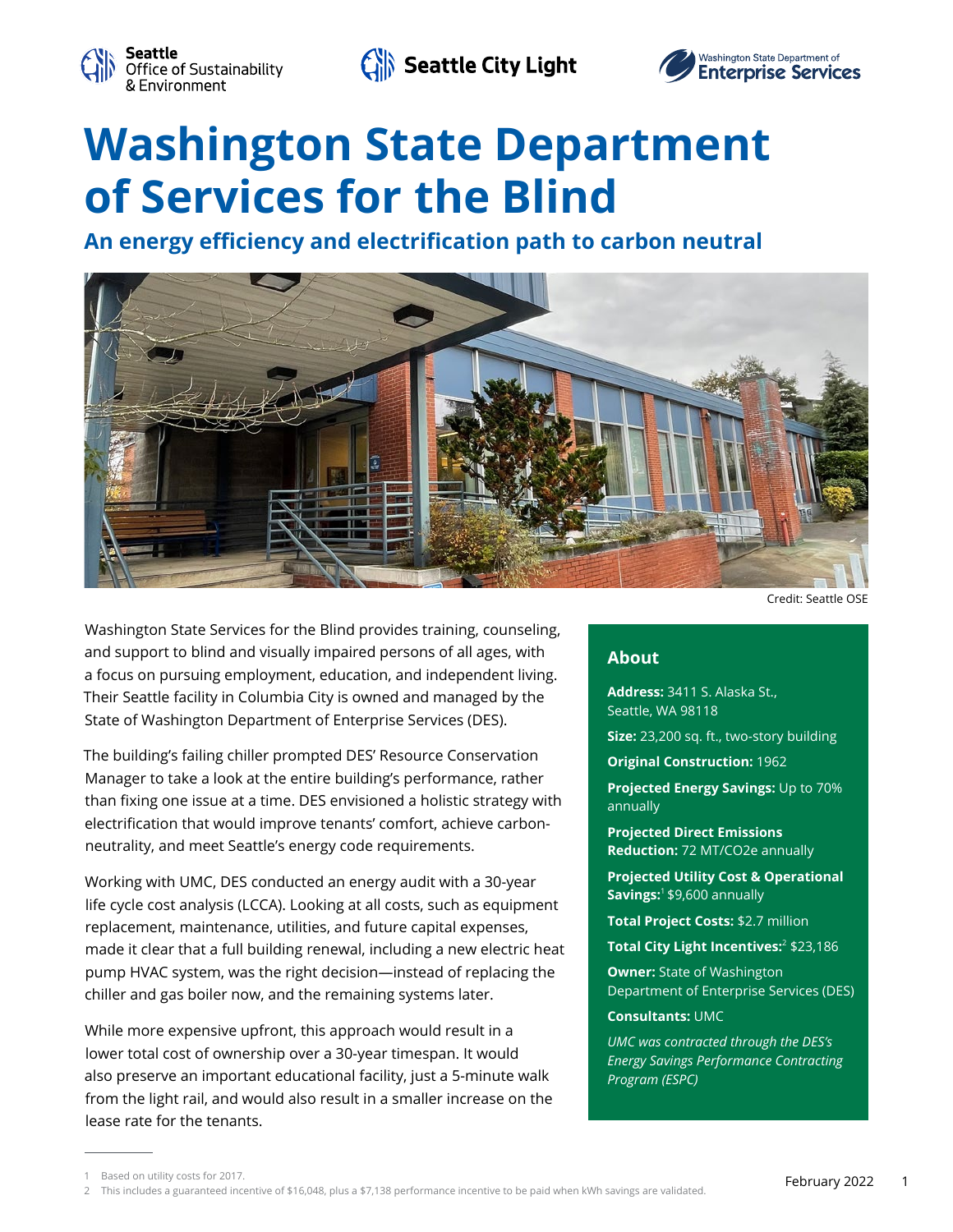# **Existing buildings are key to a carbon-neutral future**

More than 90 percent of Seattle's building-related climate-polluting emissions comes from burning fossil fuels, like gas and oil for hot water, space heating, and appliances.<sup>3</sup> Since most existing buildings will still be here in 2050, electrifying them to become carbon neutral, along with constructing all-electric new buildings, is one of Seattle's key strategies to address climate change. Seattle's goal is to reduce building emissions city wide 40 percent by 2030 and be net-zero carbon emissions by 2050.

The State of Washington has statutory targets to improve energy efficiency and reduce climate-polluting emissions from its own state agency operations by 45 percent by 2030 and 95 percent by 2050.<sup>4</sup> Washington also passed the first state wide building energy performance standard in 2019—the Clean Buildings Act—and many other climate-forward policies.<sup>5</sup>

# **Steps to a carbon-neutral building**

DES contracted with UMC to implement an integrated plan that reduced energy use by nearly 70 percent and eliminated nearly all greenhouse gas emissions (GHG) from gas power—resulting in a nearly carbon-neutral building.<sup>6</sup> DES' thoughtful planning enabled Washington Services for the Blind to **stay open throughout the 18-month project.** And although the building is too small to fall under the current Clean Buildings Act rules, its energy use intensity (EUI) was reduced from 81.5 to 25.0 kBtu/sq. ft./yr.— easily meeting the state's requirement.

*Surprisingly, we determined that the lowest cost in-kind replacement would have meant needing to raise the lease rate by \$15/sq.ft. Instead, this holistic electrification project, which cost more than in-kind replacements, resulted in a lower rate increase of \$12/sq. ft. when accounting for the debt service on the State Treasury loan.*



<sup>3</sup> [https://www.seattle.gov/Documents/Departments/OSE/ClimateDocs/2018\\_GHG\\_Inventory\\_Dec2020.pdf](https://www.seattle.gov/Documents/Departments/OSE/ClimateDocs/2018_GHG_Inventory_Dec2020.pdf)

<sup>4</sup> Per RCW 70A.45.050 using 2005 emissions as a baseline.

<sup>5</sup> Applicable to commercial buildings greater than 50,000 SF. See<https://www.commerce.wa.gov/growing-the-economy/energy/buildings/>

<sup>6</sup> The building maintains a residential style gas stove for its training facility which is necessary to train blind and visually impaired students to safely operate them in homes they own or rent. For electric service, City Light offsets its emissions to achieve carbon-neutral status as an electric utility. Building owners should, however, participate in the utility's Green Up Program to call their building net-zero at the site. Visit<https://www.seattle.gov/city-light/business-solutions/renewable-energy-services.>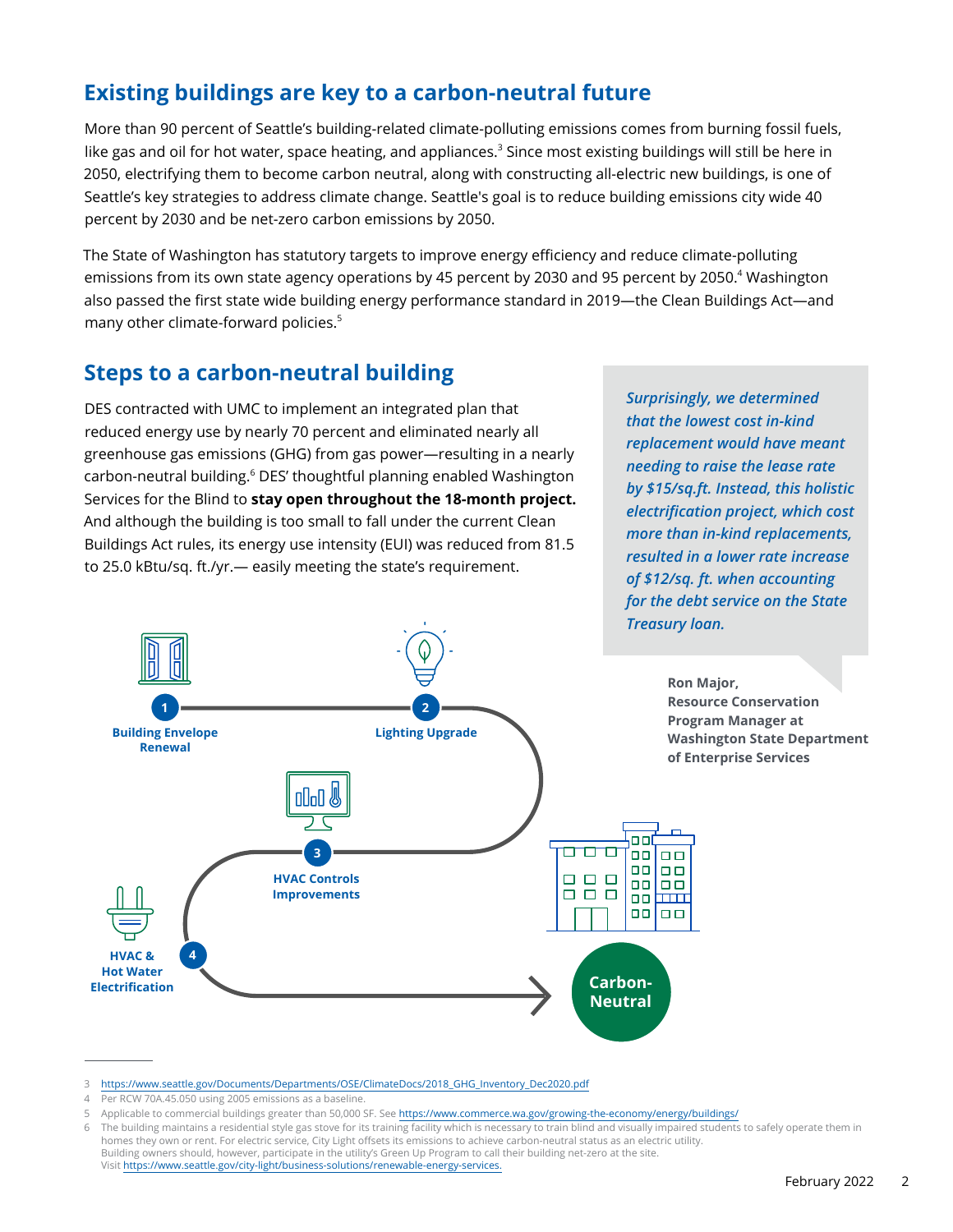## **Building Envelope Renewal**

The 1962 era building was constructed of concrete masonry with a brick façade and single-pane, metal framed windows that were drafty and prone to winter condensation. Now, new low-e coated double-pane windows and new metal panels with integrated insulation reduce air leakage and improve tenant comfort and energy efficiency. These steps reduced the building's energy load to enable a smaller electric heat pump system.

#### **2 Lighting Upgrade**

**1**

**3**

**4**

Inside, the team replaced inefficient fluorescent lighting and occupancy controls with new LED lighting with dimming capability. Outside, they installed new LED fixtures to replace older, inefficient High Intensity Discharge (HID) lamps. This provided energy savings, better visibility, and increased safety for visitors. LED technology typically reduces maintenance costs due to its longer lifespan.

## **HVAC Controls Improvements**

Done in tandem with the HVAC system electrification, this work expanded and improved the existing direct digital control (DDC) system. DDCs provide a higher level of control of the building for comfort and promote energy efficiency via precise monitoring of the HVAC systems.

# **HVAC and Hot Water Electrification**

Replacing the gas-fired HVAC system was the most significant step for eliminating GHG emissions and maximizing energy efficiency.<sup>7</sup> The team installed three 20-ton, high-efficiency air-to-water source heat pumps to provide hot water for heating and chilled water for air conditioning. Renewing the building envelope allowed the building to run on a smaller 60-ton system (instead of 80-ton), and since the chiller was replaced, an electric service upgrade was not needed. For more efficient air distribution, the team reconfigured zones and replaced the existing radiators and multizone air handlers with new 4-pipe terminal units with high-efficiency ECM motors. The team also installed a Dedicated Outdoor Air System with an energy recovery ventilator for 100-percent outdoor air ventilation.<sup>8</sup> To meet hot water needs, an 80-gallon commercial heat pump water heater was a straightforward replacement for the gas unit.

### **Seattle City Light Incentives**

Seattle City Light is dedicated to providing customers affordable, reliable, and environmentally responsible energy services. For this unique project, City Light provided a custom package of up to \$23,000 of incentives for the electric savings. Whether your project is complex or more suitable for standard programs, City Light is ready to work with you. Contact an Energy Advisor at (206) 684- 3800 or visit **[seattle.gov/city-light/](http://seattle.gov/city-light/business-solutions) [business-solutions](http://seattle.gov/city-light/business-solutions)**.



Hydronic pumps for supply and return chilled and heating water. Credit: WA DES



Heat pump water heater. Credit: WA DES

<sup>7</sup> These changes also bring the building up to meet the 2018 Seattle Energy Code. <https://www.seattle.gov/sdci/codes/changes-to-code/2018-seattle-code-adoption> 8 Learn more about high-efficiency DOAS: <https://betterbricks.com/case-studies/dedicated-outdoor-air-systems-doas-bring-in-fresh-air-and-energy-savings>